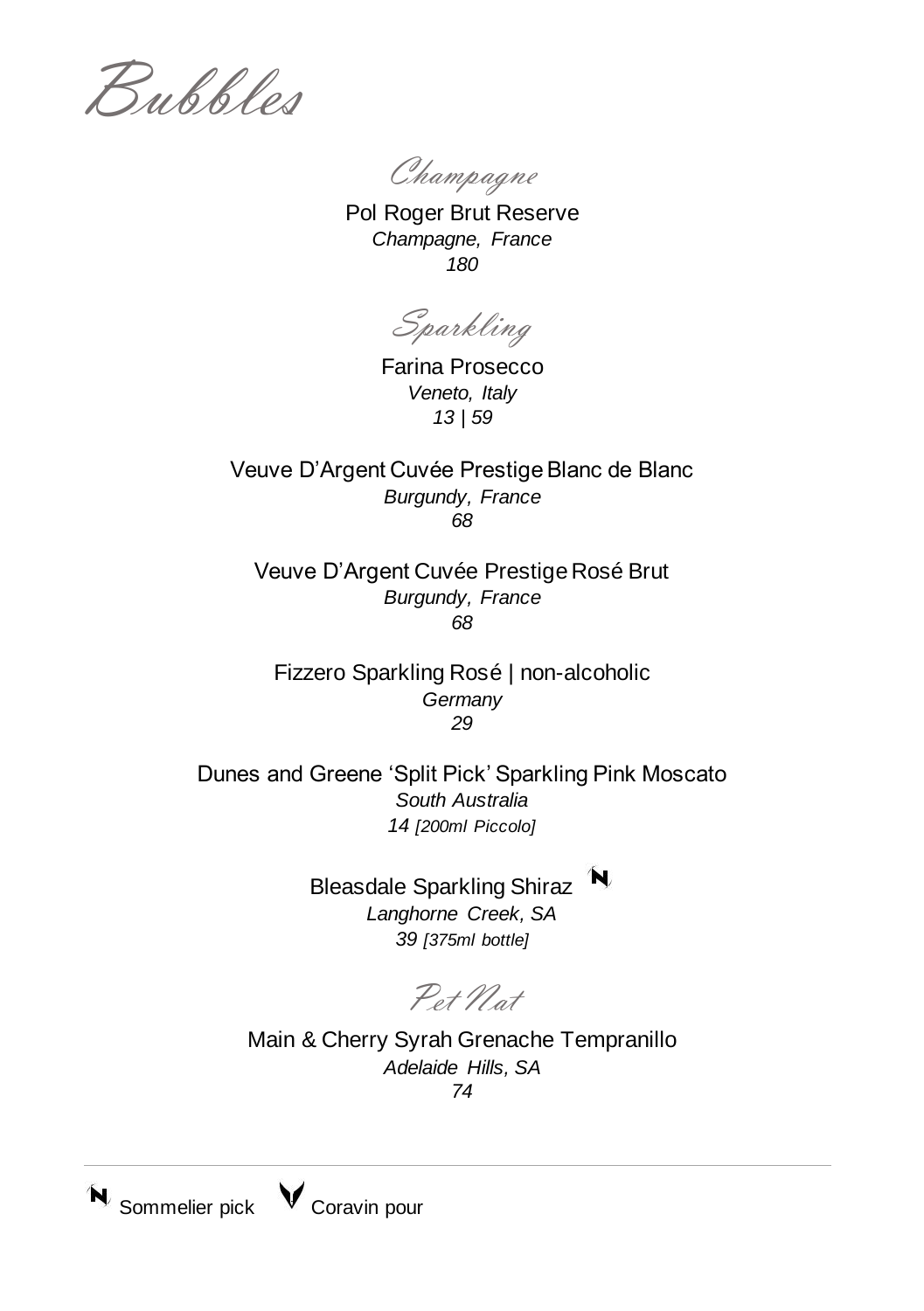White Wines

All styles listed lightest to heaviest expression

### **SAUVIGNON & SEMILLON SAUVIGNON BLANC**

Brokenwood '8 Rows' Semillon Sauvignon Blanc V *Hunter Valley, NSW 14 | 63*

> Greywacke Sauvignon Blanc<sup>N</sup> *Marlborough, NZ 15 | 69*

Greywacke Wild Ferment Sauvignon Blanc *Marlborough, NZ 96*

### **CHARDONNAY**

Stonehorse by Kaesler V *Marlborough,NZ 16* I *70*

Heggies Vineyard Cloudline *Eden Valley, SA 14 | 63*

### *Greywacke Chardonnay 2013*

*Exclusive Archive Release Marlborough, NZ 120*

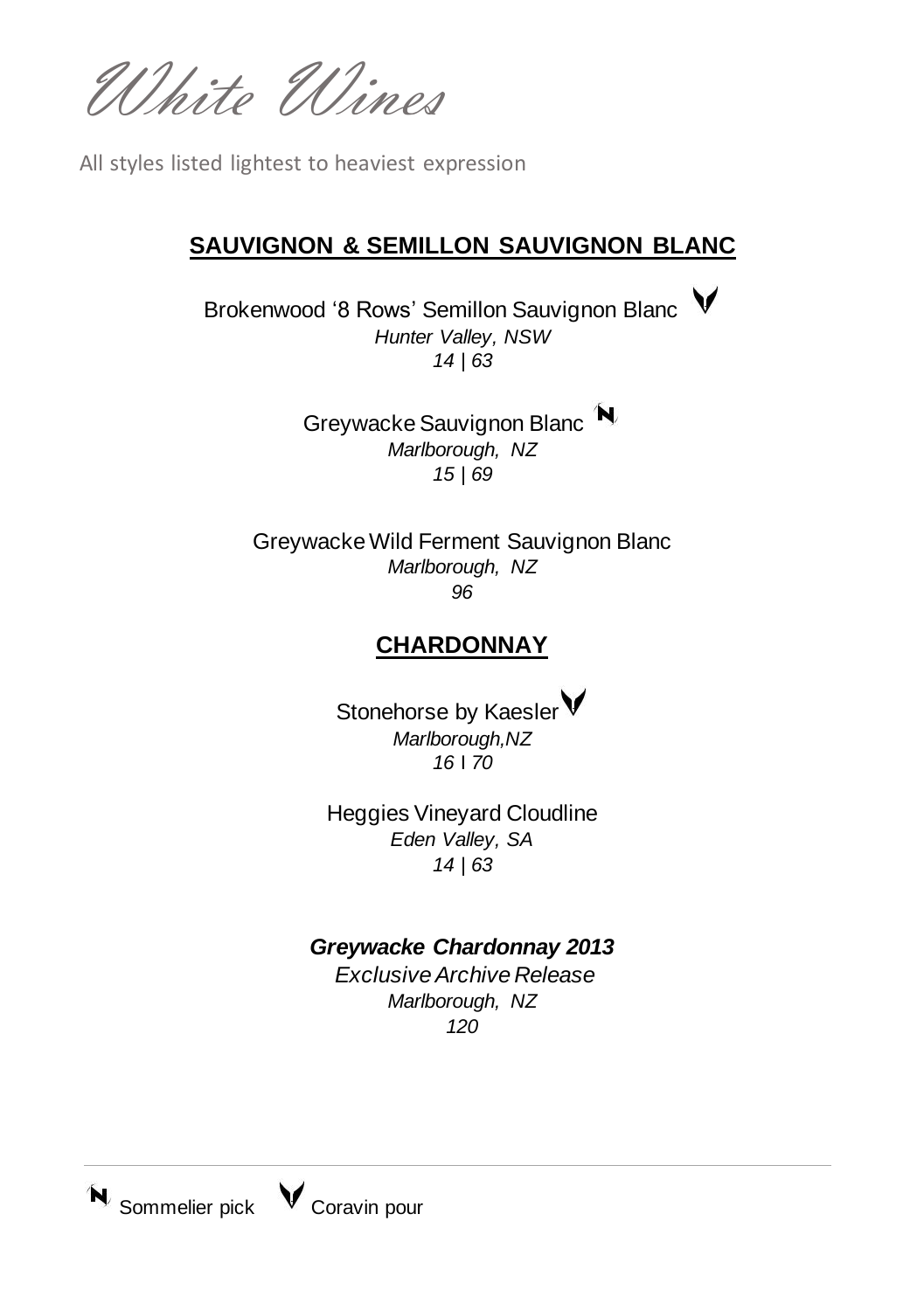## **EUROPEAN & EUROPEAN EXPRESSIONS**

# Pala Fiori Vermentino<sup>N</sup>

*Sardinia, Italy 16 | 69*

## **Dandelion Vineyard Riesling**

*Eden Valley, SA 30 [375ml bottle]*

### **La Pezze Pinot Grigio delle Venezie**

*Veneto, Italy 14 | 59*

## **Domaine William Fevre Petit Chablis**

*Chablis, France 85*

### **Domain De Chatillon Jacquere**

*Savoie, France 59*

*A lively, dry, rare wine, best drunk to linger in the French Alps.*

#### **Silent Way Serpens Semillon Viognier Marsanne**

*Macedon Range, VIC*

*75*

*Refined yet powerful with layers of citrus, floral, nutty complexity, acidity and delicious, tasty oak. An easy-going luxury tipple*

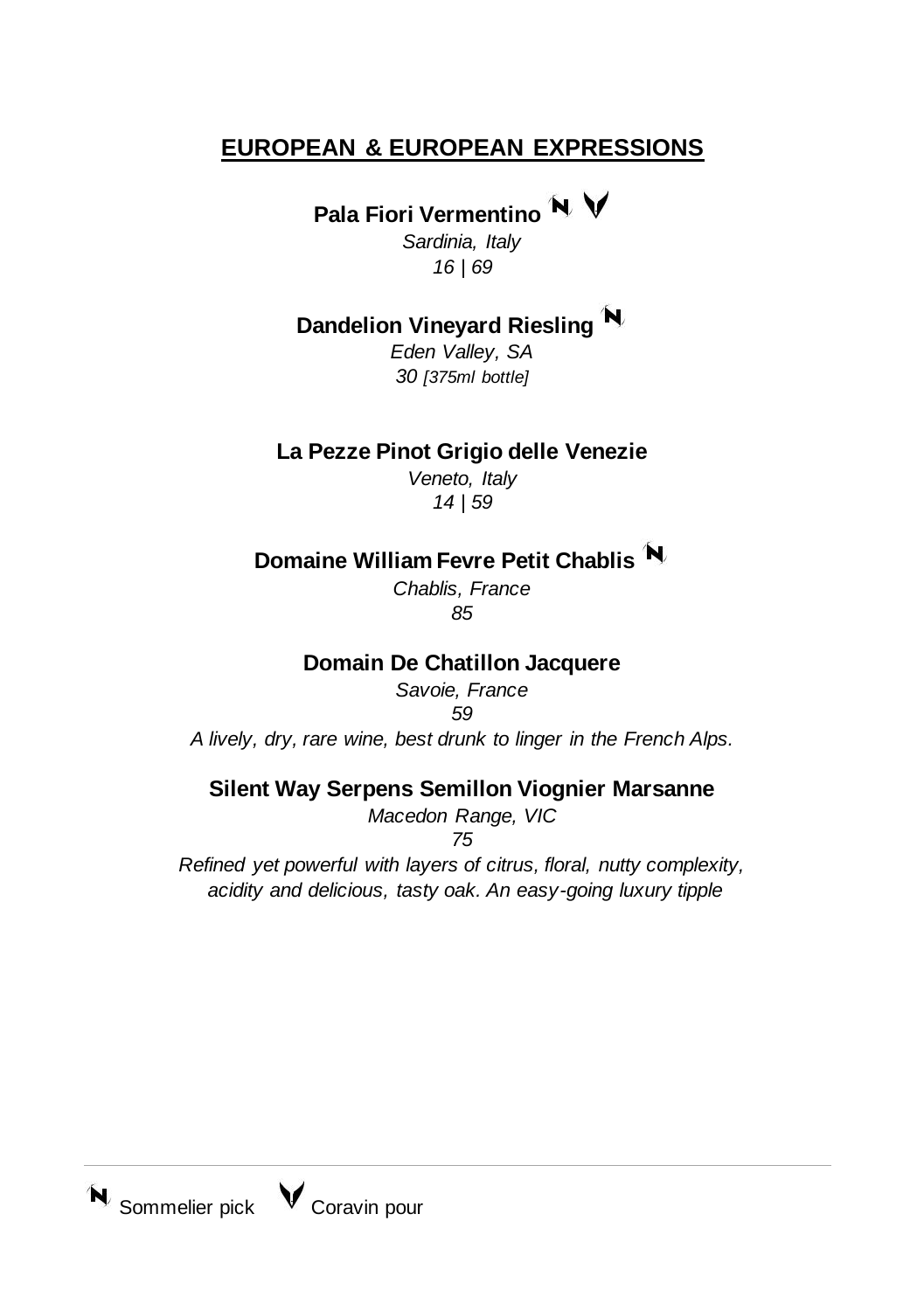Rosé

Sparkling

Dunes and Greene 'Split Pick' Sparkling Pink Moscato *South Australia 14 [200ml Piccolo]*

> Veuve D'Argent Cuvée Prestige Rosé Brut *Burgundy, France 68*

Non Alcoholic

Fizzero Sparkling Rosé | non-alcoholic *Germany 29*

Now World

Mazi Grenache Rosé *McLaren Vale, SA 59*

Old World

Famille Perin Reserve Cotes du Rhone Rosé N *Rhone Valley, France 18 | 69*

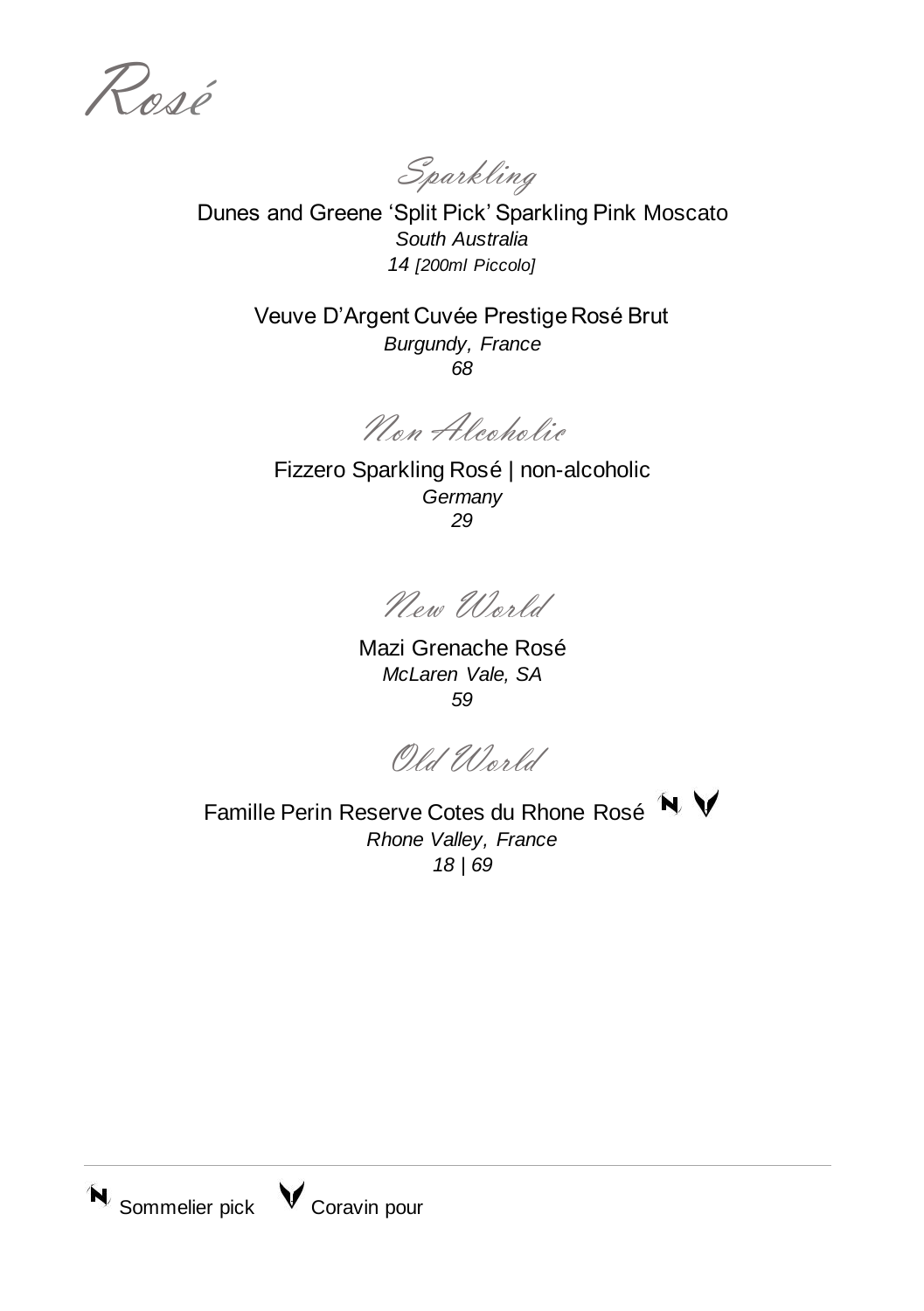Red Wines

All wine styles listed lightest to heaviest expression

### **PINOT NOIR**

Mt. Difficulty N *Central Otago, NZ 120*

Greywacke *Marlborough, NZ 60 [375ml Bottle]*

## Dalrymple  $\mathsf{V}$

*Dalrymple Vineyards, Tas 19 | 85*

## **EUROPEAN & EUROPEAN EXPRESSIONS**

Listed light to medium bodied

### **Bleasdale Second Innings Malbec**

*Langhorne Creek, SA 55*

## **Chaffey Bros Pax Aeterna Grenache**

*Barossa Valley, single vineyard old vine, SA 15 | 68*

**Domaine Faiveley Mercurey Premier Cru Le Clos Du Roy 2018** *Burgundy, France 140*

*Supple flavours of black cherries, cassis, raw cacao and subtle spices. For anyone who likes Pinot Noir, Grenache, and the finer things in life.*

 $\mathbf{N}$  Sommelier pick  $\mathbf{V}$  Coravin pour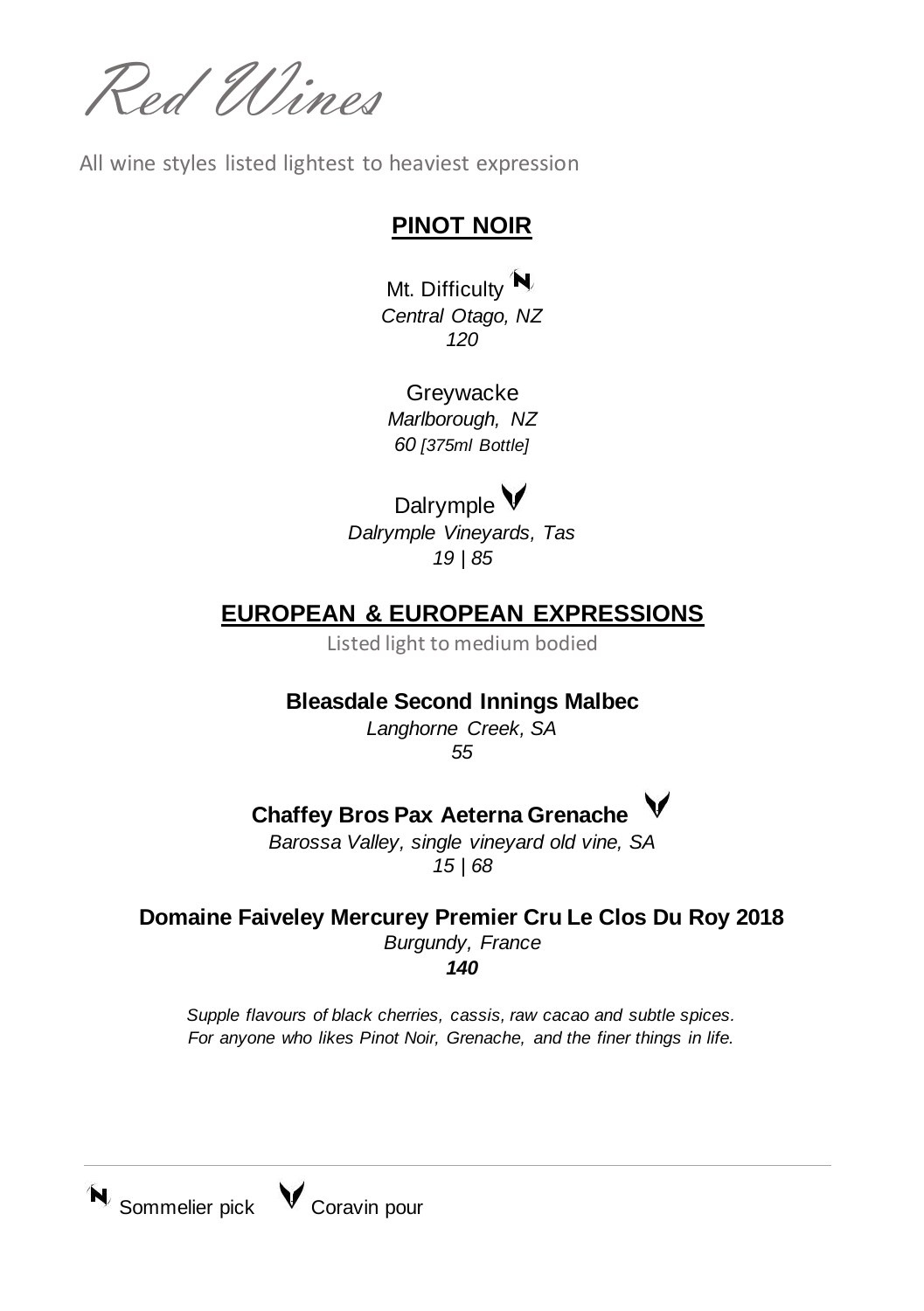## **Main & Cherry Tempranillo**

*Adelaide Hills, SA 17 | 78 Spanish in style, contrasting bold flavours of leather and fruit. This is for if you like Cab Sauv and Sangiovese.*

#### **Domaine De Chatillon Mondeuse**

*Savoie, France 69 A rare and ancient French alpine varietal. Light, floral and fruity.* 

### **MERLOT**

Smith & Hooper Merlot V *Wrattonbully, SA 14 | 63*

### **SHIRAZ & GAMAY SYRAH**

La Boheme Act 4 Syrah Gamay *Yarra Valley, VIC 42 [375ml Bottle]*

Chaffey Brothers 'Synonymous' *Barossa Valley, SA 14 | 63*

> Brokenwood Shiraz *Hunter Valley, NSW 89*